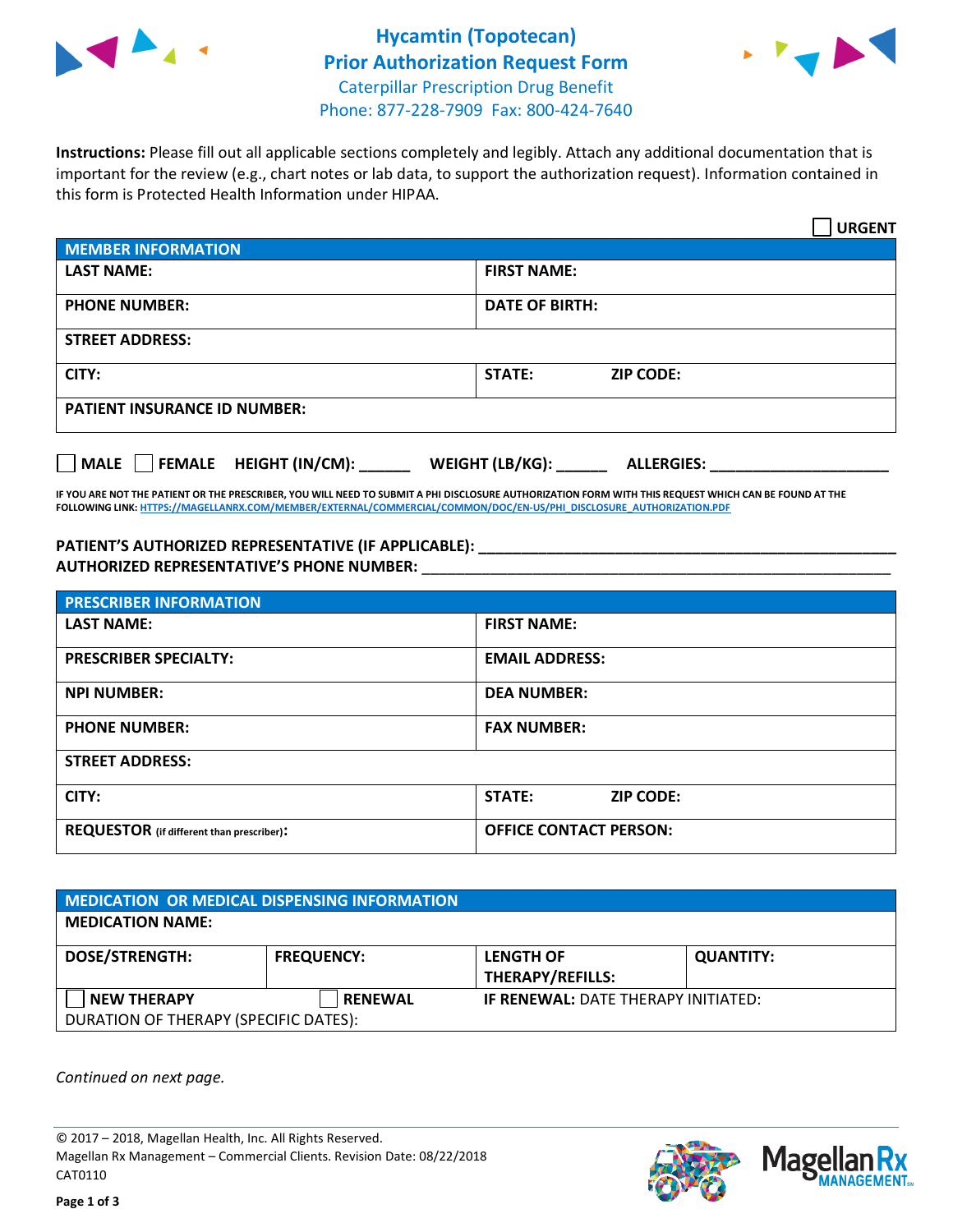



| <b>MEMBER'S LAST NAME:</b> NAME:                                                                                                                                                                                                                                                                        | <b>MEMBER'S FIRST NAME:</b>                                                                                                                 |                                           |  |  |  |
|---------------------------------------------------------------------------------------------------------------------------------------------------------------------------------------------------------------------------------------------------------------------------------------------------------|---------------------------------------------------------------------------------------------------------------------------------------------|-------------------------------------------|--|--|--|
|                                                                                                                                                                                                                                                                                                         | 1. HAS THE PATIENT TRIED ANY OTHER MEDICATIONS FOR THIS CONDITION?                                                                          | <b>NO</b><br>YES (if yes, complete below) |  |  |  |
| <b>MEDICATION/THERAPY (SPECIFY</b>                                                                                                                                                                                                                                                                      | <b>DURATION OF THERAPY (SPECIFY</b>                                                                                                         | <b>RESPONSE/REASON FOR</b>                |  |  |  |
| DRUG NAME AND DOSAGE):                                                                                                                                                                                                                                                                                  | DATES):                                                                                                                                     | <b>FAILURE/ALLERGY:</b>                   |  |  |  |
|                                                                                                                                                                                                                                                                                                         |                                                                                                                                             |                                           |  |  |  |
|                                                                                                                                                                                                                                                                                                         |                                                                                                                                             |                                           |  |  |  |
| <b>2. LIST DIAGNOSES:</b>                                                                                                                                                                                                                                                                               |                                                                                                                                             | <b>ICD-10:</b>                            |  |  |  |
| □ Relapsed small cell lung cancer                                                                                                                                                                                                                                                                       |                                                                                                                                             |                                           |  |  |  |
| □ Other Diagnosis__________________ICD-10 Code(s):______________                                                                                                                                                                                                                                        |                                                                                                                                             |                                           |  |  |  |
|                                                                                                                                                                                                                                                                                                         |                                                                                                                                             |                                           |  |  |  |
|                                                                                                                                                                                                                                                                                                         | 3. REQUIRED CLINICAL INFORMATION: PLEASE PROVIDE ALL RELEVANT CLINICAL INFORMATION TO SUPPORT A                                             |                                           |  |  |  |
| PRIOR AUTHORIZATION.                                                                                                                                                                                                                                                                                    |                                                                                                                                             |                                           |  |  |  |
| <b>Clinical Information:</b>                                                                                                                                                                                                                                                                            |                                                                                                                                             |                                           |  |  |  |
|                                                                                                                                                                                                                                                                                                         | Has the patient had a complete or partial response to first-line chemotherapy? $\Box$ Yes $\Box$ No                                         |                                           |  |  |  |
|                                                                                                                                                                                                                                                                                                         |                                                                                                                                             |                                           |  |  |  |
|                                                                                                                                                                                                                                                                                                         | Is the patient at least 45 days out (and not greater than 180 days out) from the end of their first-line                                    |                                           |  |  |  |
| chemotherapy?* $\Box$ Yes $\Box$ No                                                                                                                                                                                                                                                                     |                                                                                                                                             |                                           |  |  |  |
|                                                                                                                                                                                                                                                                                                         | *Please provide chart documentation (i.e., chart notes) supporting this information.                                                        |                                           |  |  |  |
| Is the patient a candidate for I.V. administration of topotecan? $\Box$ Yes $\Box$ No                                                                                                                                                                                                                   |                                                                                                                                             |                                           |  |  |  |
| <b>Reauthorization:</b>                                                                                                                                                                                                                                                                                 |                                                                                                                                             |                                           |  |  |  |
| If this is a reauthorization request, answer the following question:                                                                                                                                                                                                                                    |                                                                                                                                             |                                           |  |  |  |
| Has the patient had a positive tumor response to therapy? $\Box$ Yes $\Box$ No                                                                                                                                                                                                                          |                                                                                                                                             |                                           |  |  |  |
|                                                                                                                                                                                                                                                                                                         |                                                                                                                                             |                                           |  |  |  |
|                                                                                                                                                                                                                                                                                                         | Are there any other comments, diagnoses, symptoms, medications tried or failed, and/or any other information the                            |                                           |  |  |  |
| physician feels is important to this review?                                                                                                                                                                                                                                                            |                                                                                                                                             |                                           |  |  |  |
|                                                                                                                                                                                                                                                                                                         |                                                                                                                                             |                                           |  |  |  |
|                                                                                                                                                                                                                                                                                                         |                                                                                                                                             |                                           |  |  |  |
|                                                                                                                                                                                                                                                                                                         |                                                                                                                                             |                                           |  |  |  |
|                                                                                                                                                                                                                                                                                                         | Please note: Not all drugs/diagnosis are covered on all plans. This request may be denied unless all required                               |                                           |  |  |  |
| information is received.                                                                                                                                                                                                                                                                                |                                                                                                                                             |                                           |  |  |  |
| ATTESTATION: I attest the information provided is true and accurate to the best of my knowledge. I understand that                                                                                                                                                                                      |                                                                                                                                             |                                           |  |  |  |
| the Health Plan, insurer, Medical Group or its designees may perform a routine audit and request the medical                                                                                                                                                                                            |                                                                                                                                             |                                           |  |  |  |
| information necessary to verify the accuracy of the information reported on this form.                                                                                                                                                                                                                  |                                                                                                                                             |                                           |  |  |  |
|                                                                                                                                                                                                                                                                                                         |                                                                                                                                             |                                           |  |  |  |
| Prescriber Signature or Electronic I.D. Verification:                                                                                                                                                                                                                                                   |                                                                                                                                             | Date:                                     |  |  |  |
|                                                                                                                                                                                                                                                                                                         | CONFIDENTIALITY NOTICE: The documents accompanying this transmission contain confidential health information that is legally privileged. If |                                           |  |  |  |
| you are not the intended recipient, you are hereby notified that any disclosure, copying, distribution, or action taken in reliance on the contents<br>of these documents is strictly prohibited. If you have received this information in error, please notify the sender immediately (via return FAX) |                                                                                                                                             |                                           |  |  |  |
| and arrange for the return or destruction of these documents.                                                                                                                                                                                                                                           |                                                                                                                                             |                                           |  |  |  |
|                                                                                                                                                                                                                                                                                                         |                                                                                                                                             |                                           |  |  |  |
| <b>FAX THIS FORM TO: 800-424-7640</b>                                                                                                                                                                                                                                                                   |                                                                                                                                             |                                           |  |  |  |
|                                                                                                                                                                                                                                                                                                         | MAIL REQUESTS TO: Magellan Rx Management Prior Authorization Program; c/o Magellan Health, Inc.                                             |                                           |  |  |  |
|                                                                                                                                                                                                                                                                                                         |                                                                                                                                             |                                           |  |  |  |

© 2017 – 2018, Magellan Health, Inc. All Rights Reserved. Magellan Rx Management – Commercial Clients. Revision Date: 08/22/2018 CAT0110

**Page 2 of 3**



**AANAGEMENT**<sub>SM</sub>